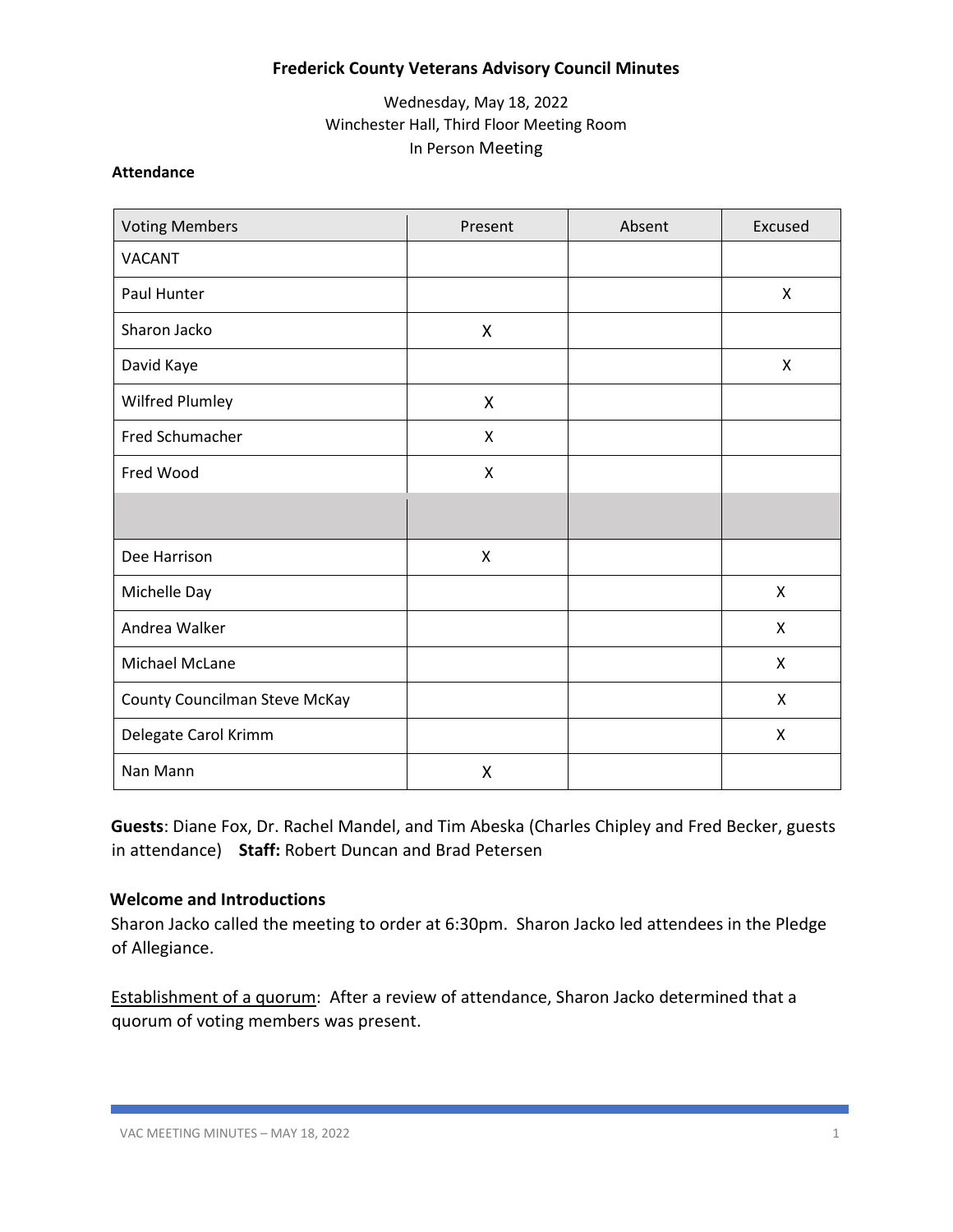Approval of Meeting Agenda: Fred Schumacher made a motion to approve the agenda as submitted. Fred Wood seconded the motion, which passed unanimously.

Approval of Meeting Minutes: Wilfred Plumley made a motion to approve the minutes from the April 2022 meeting minutes. Fred Wood seconded the motion, which passed unanimously.

## **Chair Comments**

Sharon Jacko spoke about the County Executive's Older Americans Month proclamation, highlighting the need to fill the vacancy on the board.

### **Presentations**

Dr. Rachel Mandel, Trauma Responsive Frederick, presented on the group's mission to provide support and care through the filter of trauma informed care. While not a direct service provider, the group is focused on effecting broad social change on a county level regarding organizations ability to provide trauma informed care. Trauma responsive practice is the act of anticipating potential traumas that may occur and what the aftermath looks like in order to appropriately address it. More information can be found at [www.traumaresponsivefrederick.org](http://www.traumaresponsivefrederick.org/) 

Tim Abeska, I AM ALS, presented on ALS, and the group's efforts to provide support and resources to patients, caregivers, and loved ones. I AM ALS also works to raise awareness of the prevalence of ALS among Veterans as Veterans are twice as likely to be diagnosed with ALS than civilians. More information can be found at [www.iamals.org](http://www.iamals.org/) 

# **Public Comment**

No public comments were submitted through the designated public input portal.

# **New Business**

Wilfred Plumley issued a certificate of appreciation to Diane Fox, Frederick County Treasurer, from USAG Ft Detrick CDR for work she recently did for the Military Retiree Council.

Fred Schumacher will offer a Memorial Park Tour Monday, Mav 30<sup>th</sup> at 11:30am.

# **Announcements**

Brad Petersen provided the following updates:

- The County Executive's office has 3 letters of interest from individuals looking to serve on various Boards & Commissions. They will forward those individuals to the VAC, if appropriate.
- A slate of officers will need to be presented at the June meeting for term starting in July.
- The County will be advertising about vacancies on Boards and Commissions again after July 1, 2022.